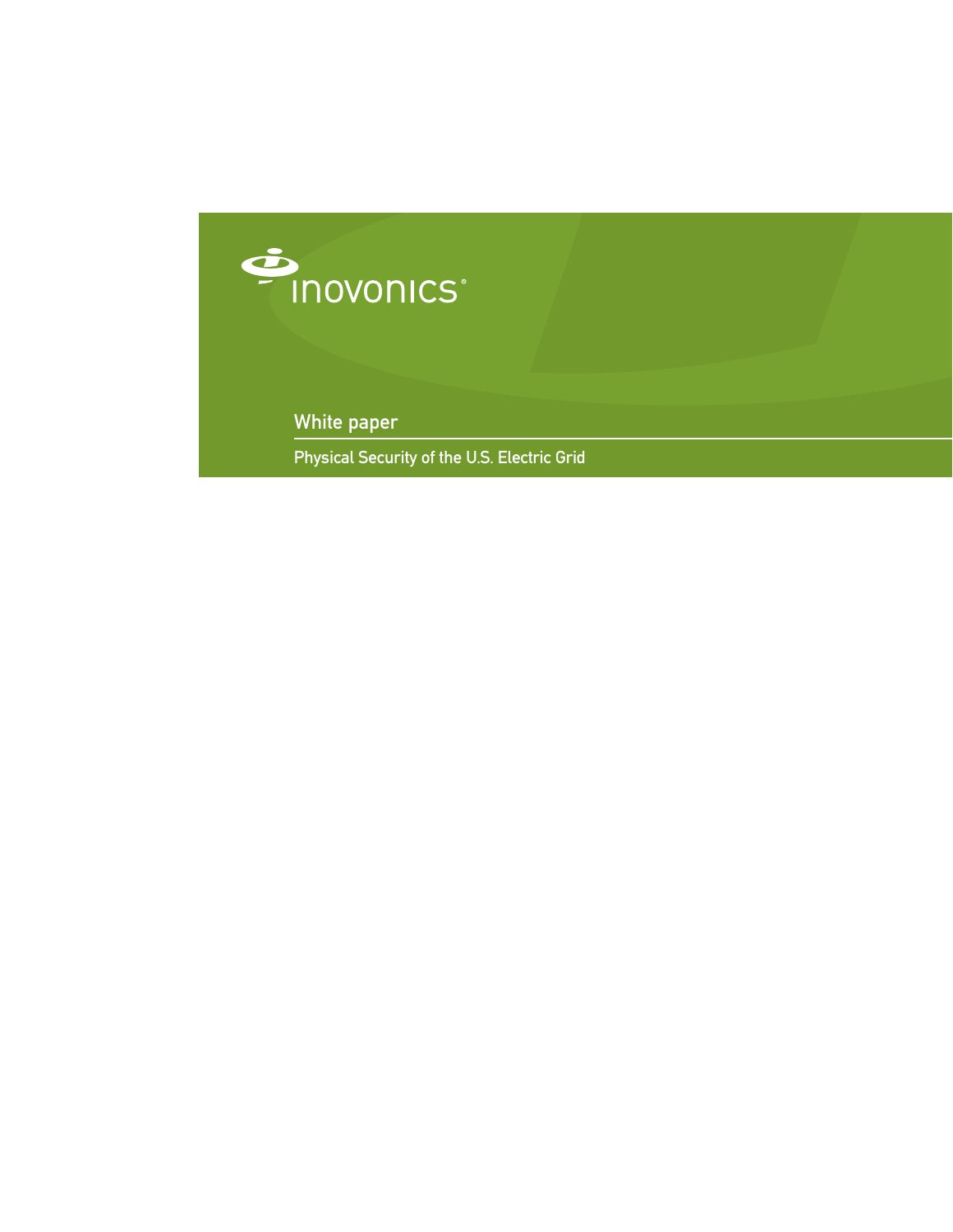# **An Attack on the Electric Grid**

Just before 1 AM on April 16, 2013 several people launched an attack on the Pacific Gas and Electric (PG&E) Metcalf transmission substation, which provides power to Silicon Valley.

They began by lifting a metal cover and entering an underground vault that contained AT&T's fiber-optic telecommunications cables between the Metcalf substation and its command center, which they cut. Then fired AK-47 rifles into the substation's transformers. Shooting for nineteen minutes, they destroyed seventeen of the substation's giant transformers. And, at 1:50 AM, one minute before the police arrived, they disappeared.



**Figure 1** A 2013 attack targeted a substation which provides electricity to Silicon Valley

If it was an attempt to knock out power to Silicon Valley, the attack was unsuccessful. However, the truth is we don't know the attackers' motivation; they were never identified. There were surveillance cameras in place, but they were all aimed towards the substation, while the shooters stood just outside the perimeter.<sup>1</sup>

The only thing we know for sure is that it was a coordinated, planned attack. In the words of Mark Johnson, a PG&E vice president:

<sup>1.</sup>Koppel p. 17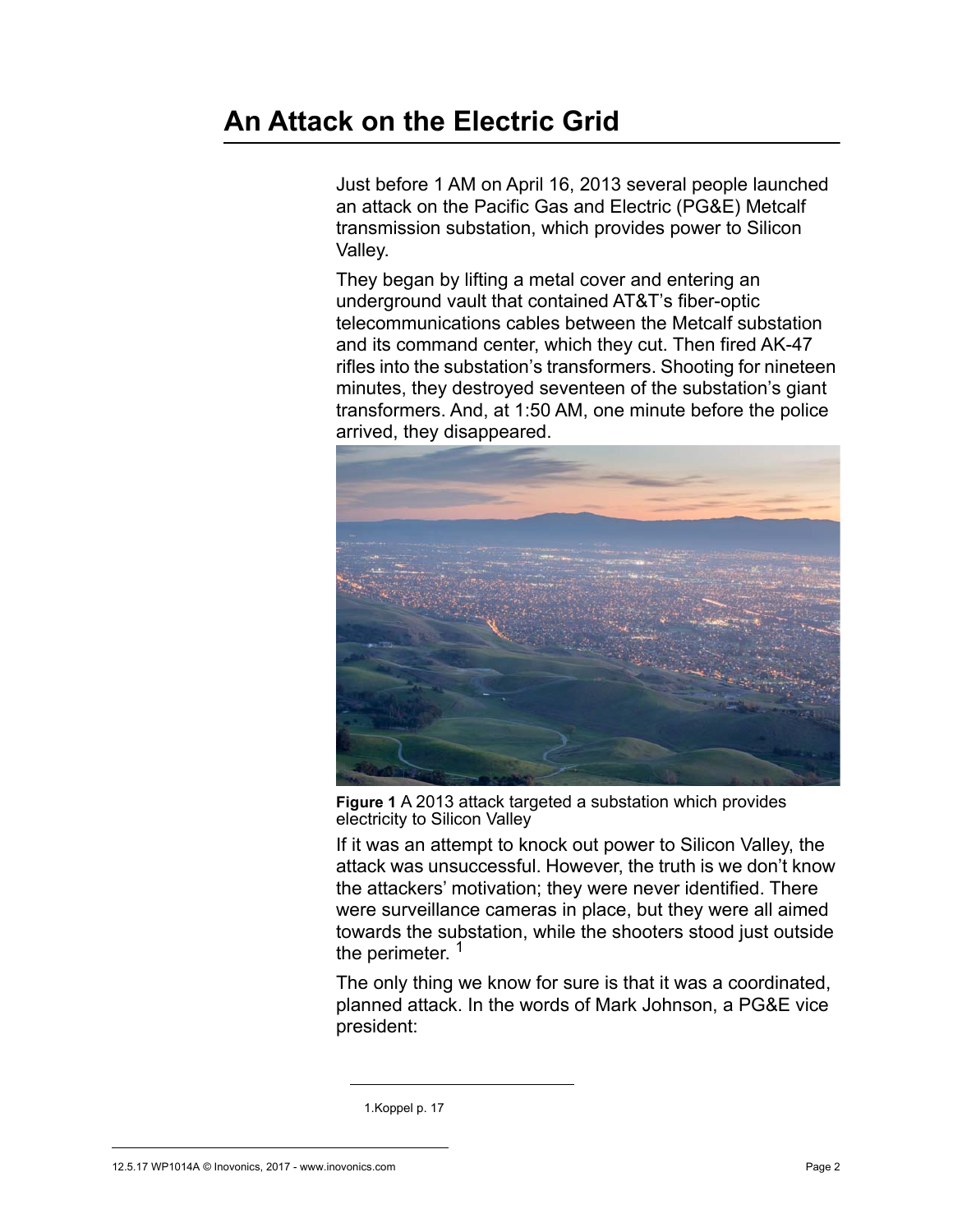This wasn't an incident where Billy Bob and Joe decided, after a few brewskis, to come in and shoot up a substation. This was an event that well thought out, well planned and they targeted certain components.<sup>2</sup>

The chairman of the Federal Energy Regulatory Commission (FERC) at the time, Jon Wellinghoff, called the attack "the most significant incident of domestic terrorism involving the arid that has ever occurred."<sup>3</sup>

His concern wasn't so much because of the damage that occurred, but because of what the attack told us about the possibility of future attacks. Jon Wellinghoff believes that "the attackers may have been engaging in a rehearsal rather than a comprehensive sabotage operation."<sup>4</sup>

### **The Effects of a Coordinated Attack**

A coordinated terrorist attack on the U.S. electric grid would be catastrophic. As the Department of Energy put it in a report, "The U.S. electric power grid is one of the Nation's critical life-line infrastructure on which many other critical infrastructure depend, and the destruction of this infrastructure can cause a significant impact to national security and the U.S. economy."<sup>5</sup>



**Figure 2** Bringing down the U.S. electric power grid would bring down most of our critical life-line infrastructure

<sup>2.</sup>Koppel p. 18-19

<sup>3.&</sup>quot;Assault on California Power Station Raises Alarm on Potential for Terrorism" 4 Koppel p. 19

<sup>5.&</sup>quot;Large Power Transformers and the U.S. Electric Grid"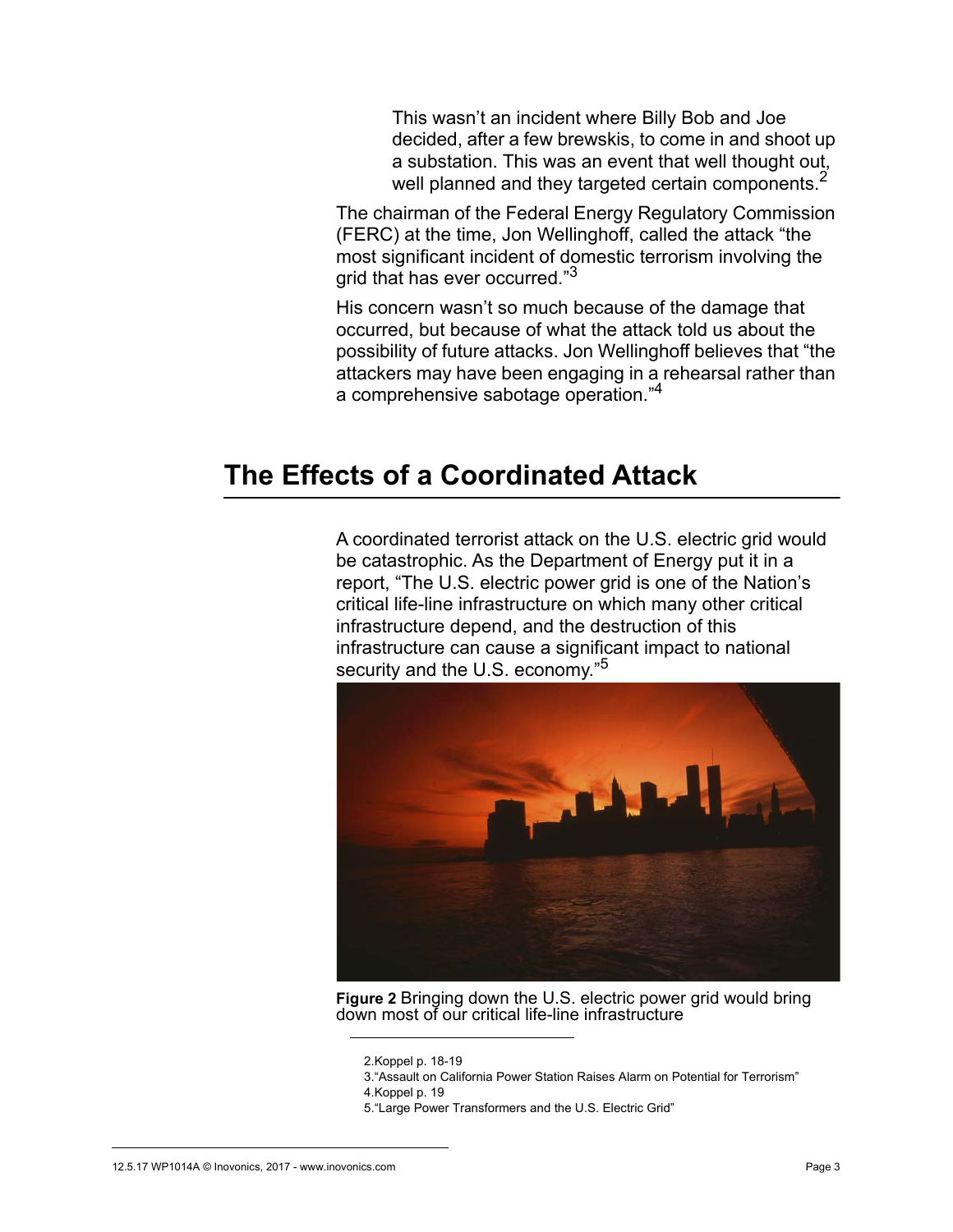We are a nation entirely reliant on our electrical grid for everything from our food to our medical care. As one FEMA director explains:

> We're not a country that can go without power for a long period of time without loss of life. Our systems, from water treatment to hospitals to traffic control to all those things we expect every day, our ability to operate without electricity is minimal.<sup>6</sup>

Some projections of the impact of a nationwide blackout are nearly incomprehensible. One 2008 congressional report predicts that nine out of ten Americans would die from starvation, disease or societal breakdown within a year of nationwide blackout.<sup>7</sup>

Even more frightening is that disabling the U.S. electrical grid would not be terribly difficult to do. In fact it would take nothing more than a coordinated attack of the sort that occurred in the Metcalf substation. According to security specialist Paul W. Parfomak in a report submitted to Congress, "[t]ransformer experts have asserted that a bad actor with basic knowledge of transformer design could inflict irreparable damage." Nor does Parfomak believe it would take much sophistication, noting that bad actor could easily "disable transformers from a distance using conventional rifles."



**Figure 3** The transformers that make up the electrical grid are easily disabled with only a basic knowledge of their design

6.Koppel, p. 117 7.Koppel, p. 22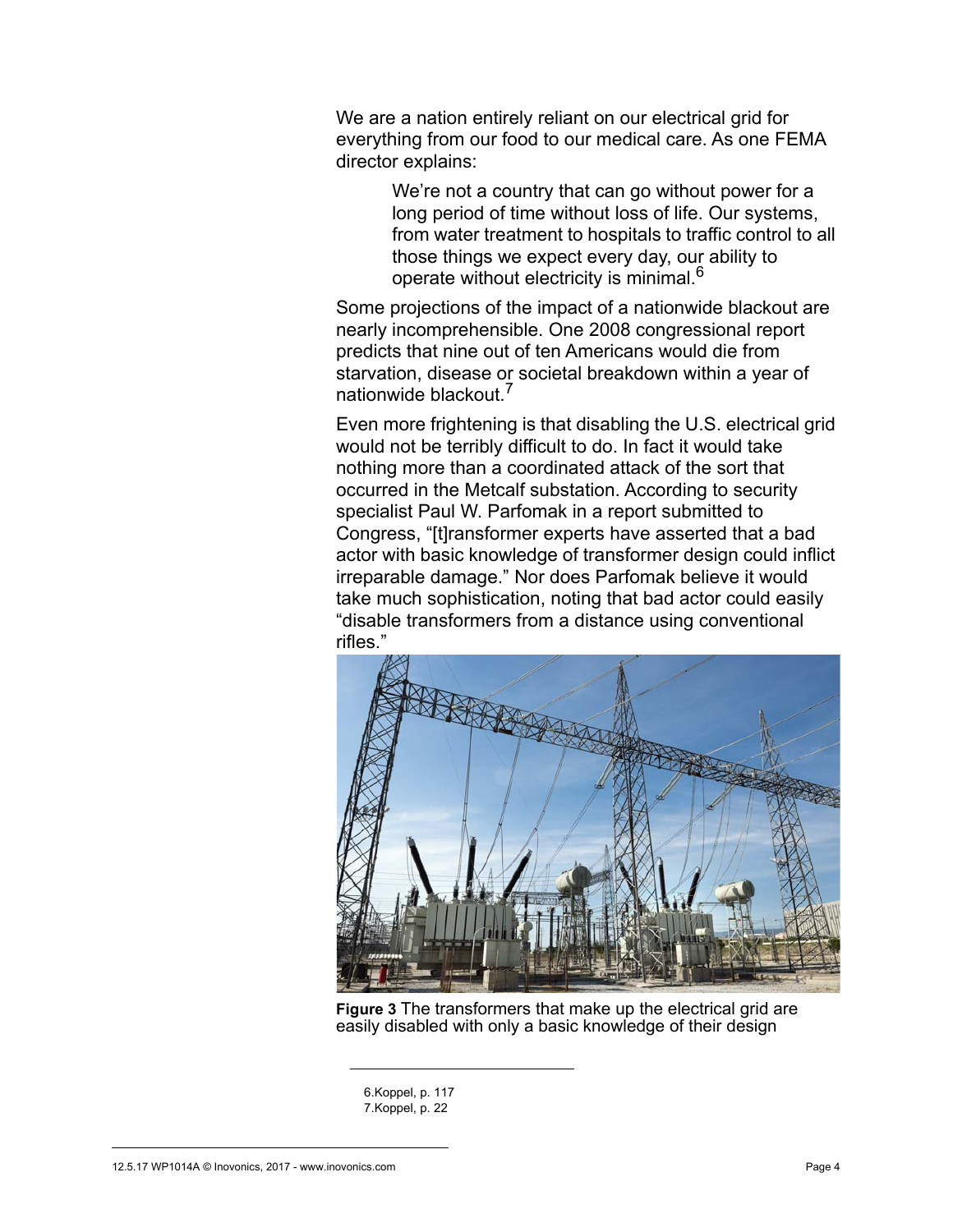The coordination would not be terribly difficult either. As the Federal Energy Regulatory Commission (FERC) put it in a memo, "[d]estroy nine interconnection substations and a transformer manufacturer and the entire United States grid would be down for at least 18 months, probably longer."<sup>8</sup>

That 18 months would be more than enough time to test the congressional report prediction that only one out of ten Americans would survive a year without electricity.

## **Efforts to Physically Secure the Grid**

Many believe that a successful attack on the US electrical grid is only a matter of time. The Metcalf attack created an awareness of the need for physical security on the electrical grid. In March 2014, FERC directed the North American Electric Reliability Corporation (NERC), which promotes mandatory standards for the federally jurisdictional bulk power system, to propose standards that require utilities with critical assets to take steps to address physical security vulnerabilities. This was done, and FERC approved the standards.

However, those standards did not include specific physical security requirements. As George Cotter notes in a 2015 white paper provided to the National Security Agency and the Department of Energy: "FERC and NERC exclude any steps utilities must take for minimum protection of facilities; leaving it to utilities and compliance officials to determine."<sup>9</sup>

There have been several legislative efforts by Congress to provide physical security requirements, but those have been generally opposed by the public power industry. As the American Public Power Association (APPA) put it, while they support "physical security initiatives at the bulk power system and distribution levels, we do not support a federally legislated 'one-size-fits-all' mandate."

<sup>8.&</sup>quot;U.S. Risks National Blackout From Small-Scale Attack"

<sup>9.&</sup>quot;Security in the North American Grid: A Nation at Risk"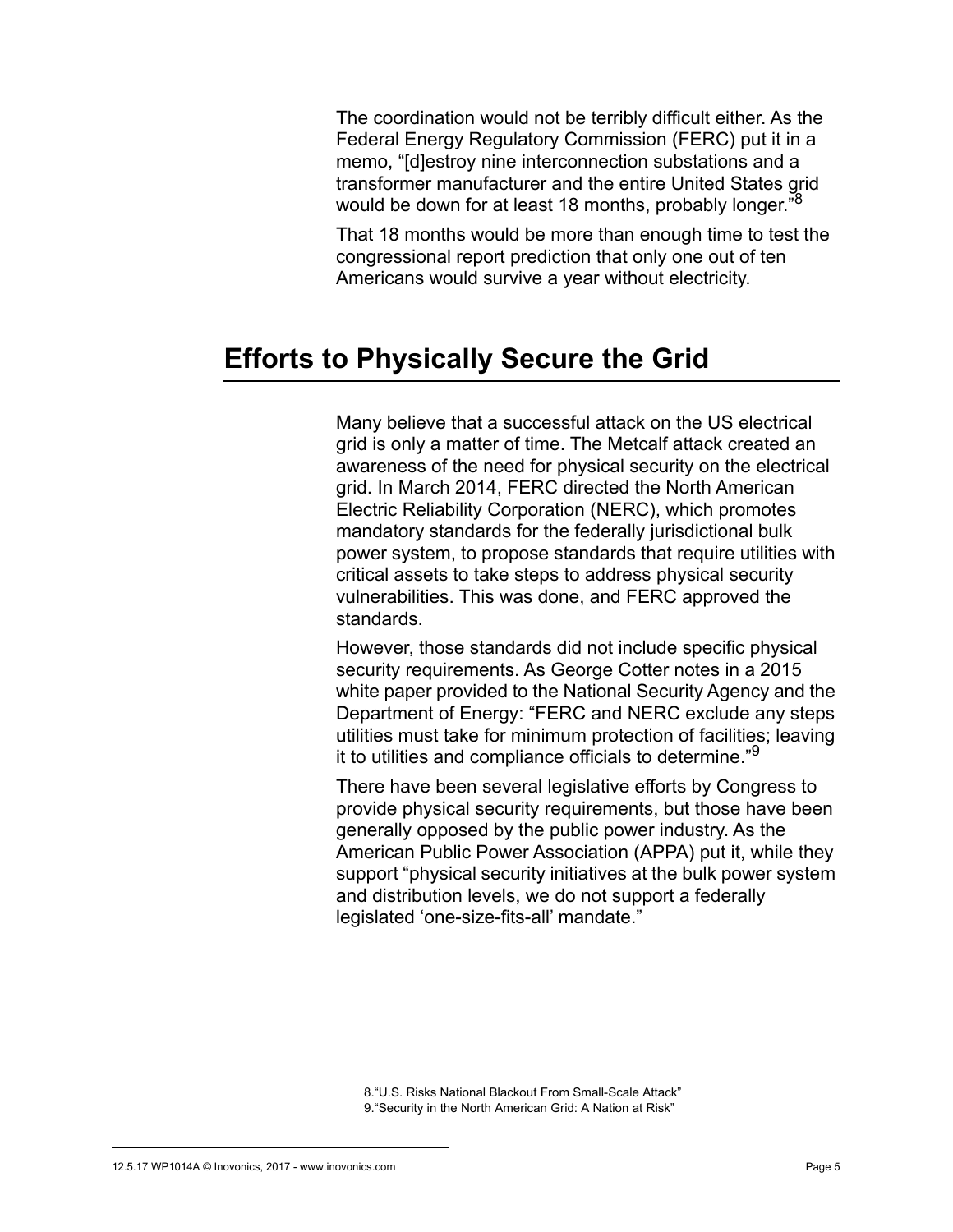Their reason for this is "the retail nature of distribution systems, and the vast differences in the configuration, size, and ownership of the 3,000 distribution utilities in the U.S. $n^{10}$ Homeland Security agrees, telling the *Wall Street Journal* "it is up to utilities to protect the grid."<sup>11</sup>



**Figure 4** Congress has attempted legislation, but as of now there are no physical security requirements for electric grid components

What that means is that the physical security of electric grid components is still primarily the responsibility of each of the distribution system owners. As a consequence, the physical security varies widely based on individual interpretation of the 2014 FERC standards and the resources available.

Recognizing the catastrophic consequences of any threat to the U.S. electrical grid, there have been executive orders aimed at securing the grid from both Presidents Obama and Trump, but neither addressed physical security; President Obama's targeted the threat of space weather events, <sup>12</sup> and President Trump's addressed cybersecurity.<sup>13</sup>

Both of those are legitimate concerns, but many believe that a physical attack is a far greater danger. As Rebecca Smith writes in The Wall Street Journal:

> "A lot of people in the electric industry have been distracted by cybersecurity threats," said Stephen Berberich, chief executive of the California

<sup>10.&</sup>quot;Physical Security and the Electric Sector."

<sup>11.&</sup>quot;Assault on California Power Station Raises Alarm on Potential for Terrorism"

<sup>12.&</sup>quot;Executive Order - Coordinating Efforts to Prepare the Nation for Space Weather Events"

<sup>13.&</sup>quot;Presidential Executive Order on Strengthening the Cybersecurity of Federal Networks and Critical Infrastructure"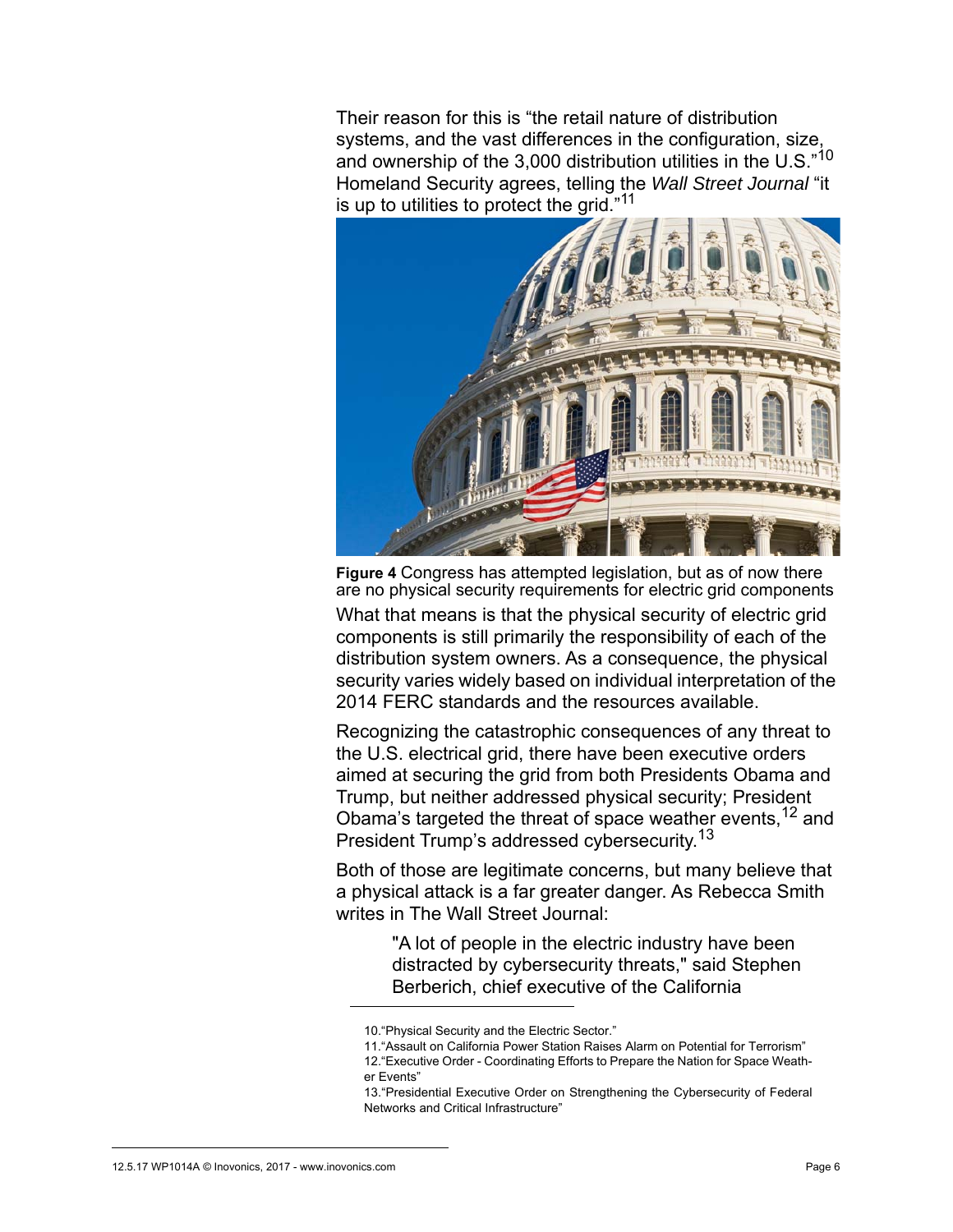Independent System Operator, which runs much of the high-voltage transmission system for the utilities. He said that physical attacks pose a "big, if not bigger" menace.<sup>14</sup>

Part of the reason for this belief is that coordinated physical attacks on the electric grid are a known terrorist tactic. Though it never reached fruition, the Irish Republican Army planned exactly this kind of coordinated attack against six transmission substations in the United Kingdom in 1997.<sup>15</sup> Likewise, according to a report from the Electric Power Research Institute, there were 2,500 attacks on transmission lines and 500 attacks on substations committed by terrorist groups between 1996 and 2006.<sup>16</sup>

### **Increasing Physical Security**

Many utilities are already enhancing the physical security of the critical components in their distribution systems. There are effective security solutions available.

Perimeter fences can be can be reinforced using wireless point-to-point photoelectric detectors to create a perimeter beam system. Because the photoelectric detectors are battery-powered, there's no need to run power to them, so that trenching and the running of cable is eliminated.

Inside the perimeter, wireless motion detectors can also be installed to provide protection in case an intruder makes it inside the perimeter. Again, they would be battery-powered, and could be easily mounted to cover sensitive locations or the entire facility.

All detectors on the property, both the external photoelectric detectors and the internal motion detectors, then can also be set to trigger pan–tilt–zoom (PTZ) cameras. This would allow the cameras to capture and record video of any intruders and

<sup>14.&</sup>quot;Assault on California Power Station Raises Alarm on Potential for Terrorism" 15."Physical Security of the U.S. Power Grid: High-Voltage Transformer Substations"

<sup>16.&</sup>quot;Assault on California Power Station Raises Alarm on Potential for Terrorism"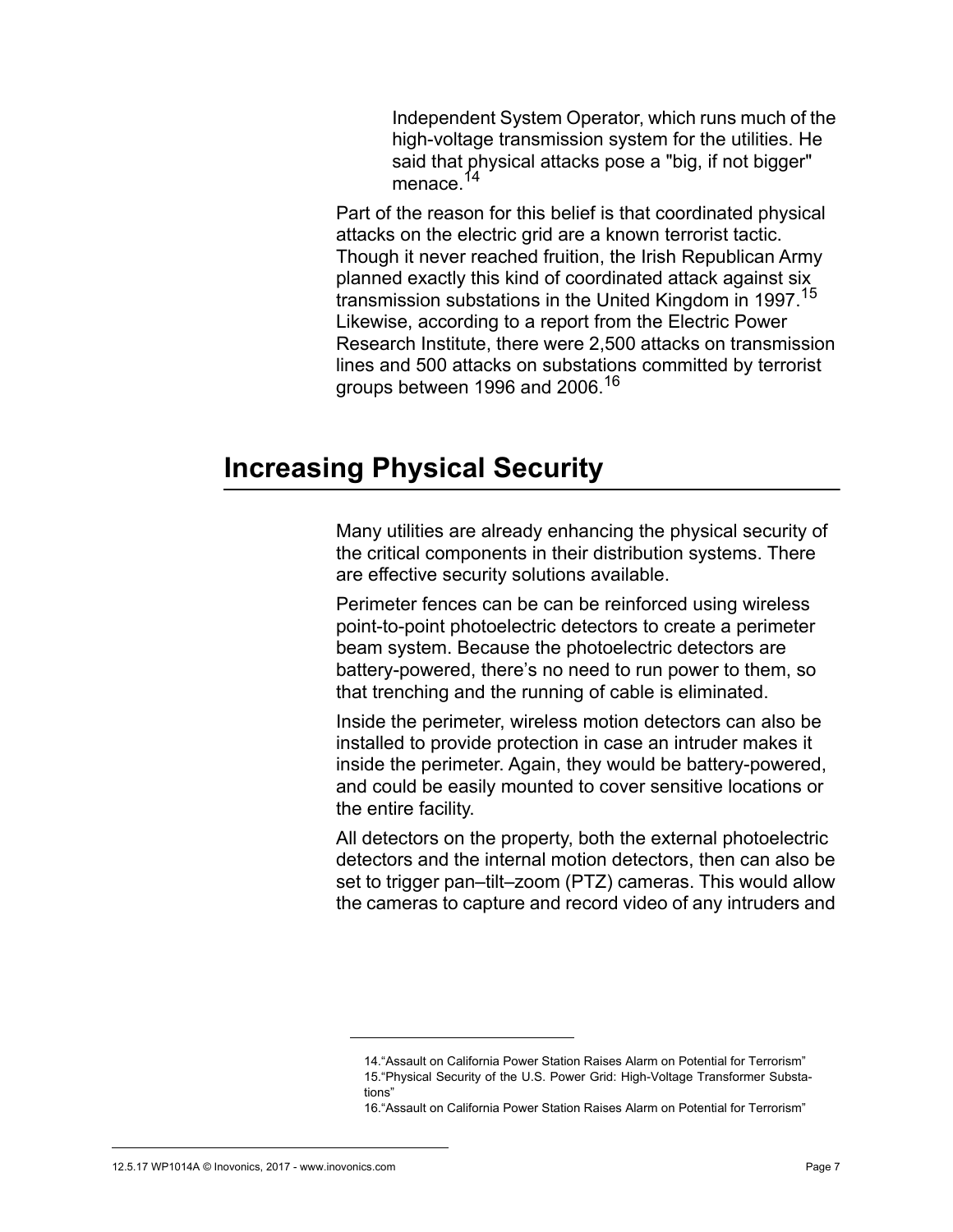provide it to the central monitoring station so that action can be taken.



**Figure 5** Critical components of the electric grid can be secured with wireless detectors connected to PTZ cameras

Guards on the property can also be provided with wireless panic buttons. The panic buttons would operate on the same wireless network as the detectors and allow guards to alert the central monitoring station in the case of an emergency.

## **Conclusion**

A coordinated terrorist attack would be catastrophic, but there other equally valid reasons to secure electrical substations. Copper theft and vandalism can be incredibly costly and cause months or years of downtime.

This is especially true in the case of high voltage transformers, which are roughly fifty-percent copper and electrical steel. Each must be custom made for a particular site, costs millions of dollars, and, because they weigh somewhere between 100 and 400 tons, can only be transported by special railroad cars, of which there are only about two dozen in the entire country.<sup>17</sup>

Nor are high voltage transformers the only potential targets of theft and vandalism. Damage to wind turbines or theft of solar panels from solar farms can cost hundreds of thousands of

<sup>17.&</sup>quot;Large Power Transformers And The U.S. Electric Grid"